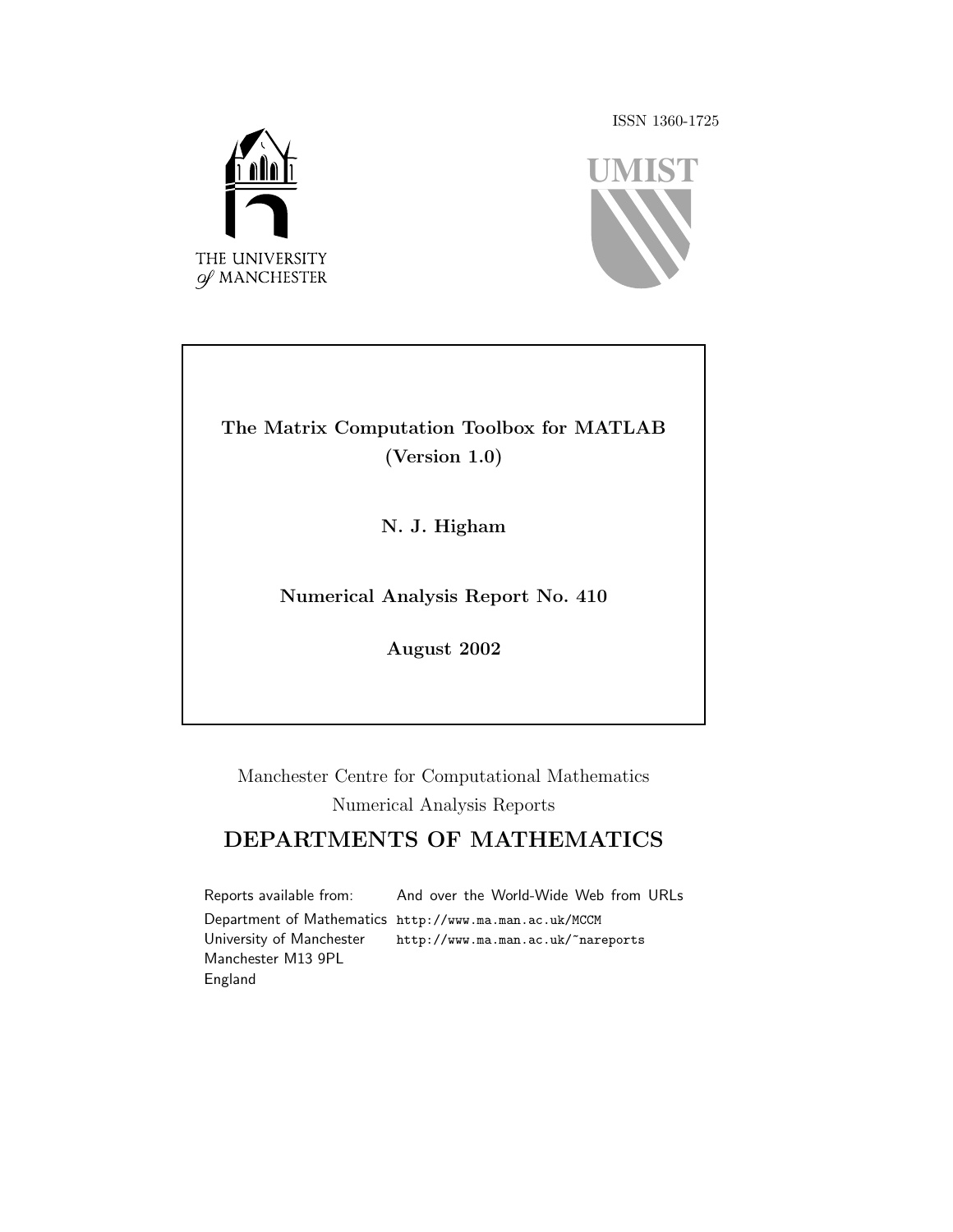# The Matrix Computation Toolbox for MATLAB (Version 1.0)

Nicholas J. Higham<sup>1</sup>

August 23, 2002

<sup>1</sup>Department of Mathematics, University of Manchester, Manchester, M13 9PL, England (higham@ma.man.ac.uk, http://www.ma.man.ac.uk/~higham/).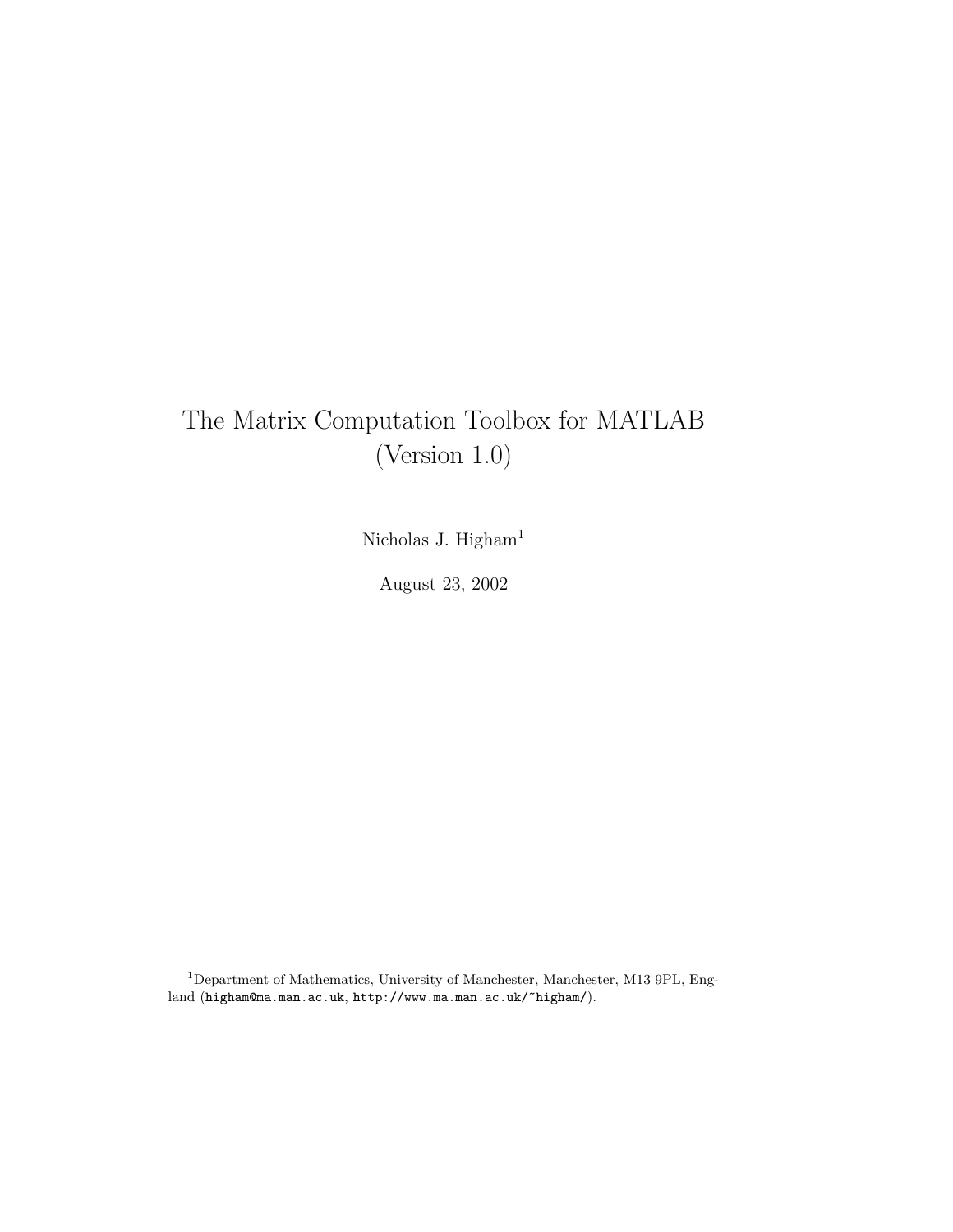# **Contents**

|                | 1 Introduction<br>1.1        | $\bf{2}$<br>$\mathfrak{D}$ |
|----------------|------------------------------|----------------------------|
|                | 2 Installation               | 3                          |
|                | 3 Release History            | $\overline{4}$             |
|                | 4 Quick Reference Tables     | 5                          |
|                | 5 Visualization              | 7                          |
|                | 6 Direct Search Optimization | 13                         |
| $\overline{7}$ | <b>Test Matrices</b>         | 16                         |
|                | <b>Bibliography</b>          | 19                         |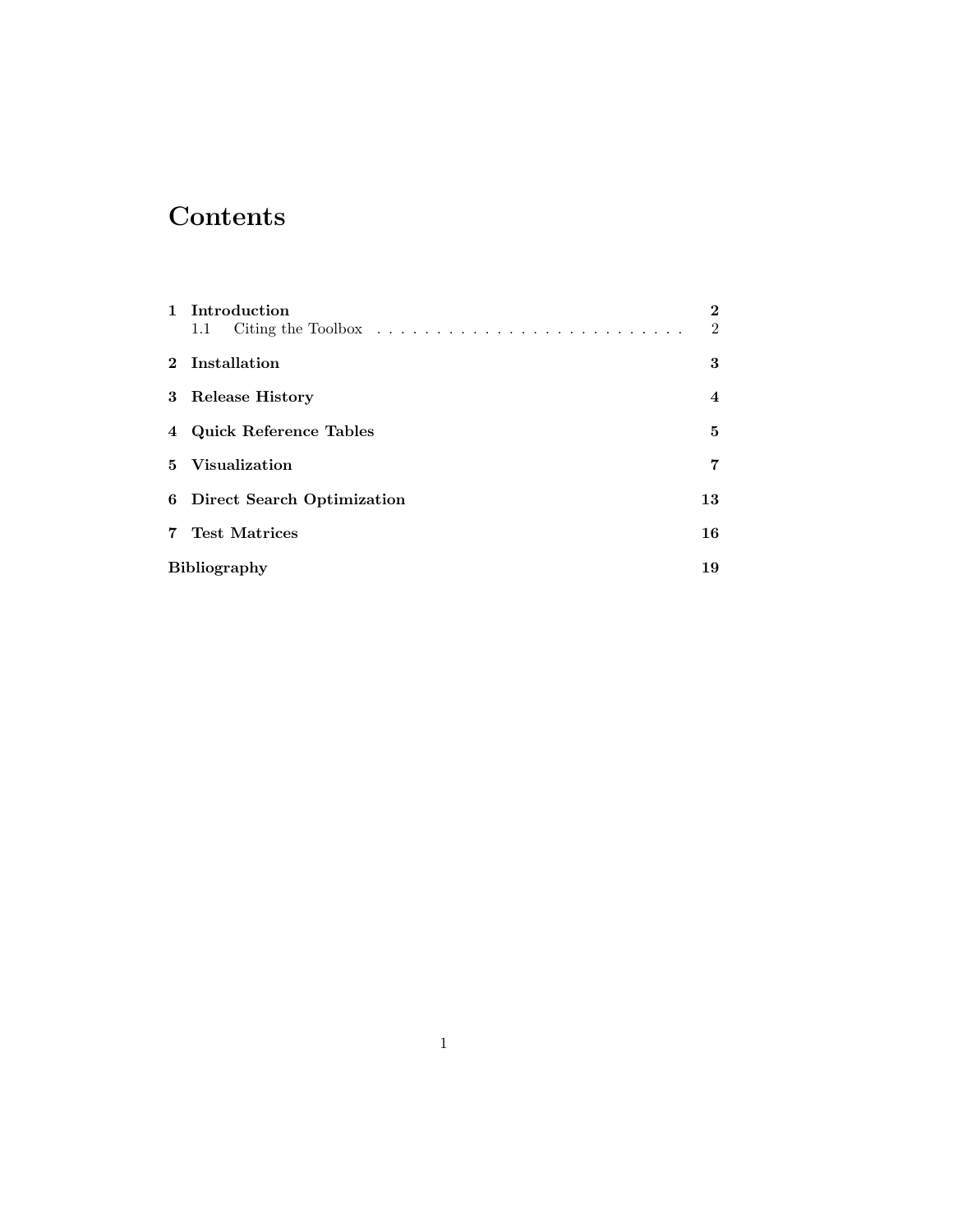## Chapter 1 Introduction

The Matrix Computation Toolbox is a collection of MATLAB M-files containing functions for constructing test matrices, computing matrix factorizations, visualizing matrices, and carrying out direct search optimization. Various other miscellaneous functions are also included.

The toolbox was developed in conjunction with the book Accuracy and Stability of Numerical Algorithms  $[8, 2002]$ . That book is the primary documentation for the toolbox: it describes much of the underlying mathematics and many of the algorithms and matrices (it also describes many of the matrices provided by MATLAB's gallery function).

The toolbox is distributed under the terms of the GNU General Public License (http://www.gnu.org/copyleft/gpl.html, version 2 of the License, or any later version) as published by the Free Software Foundation.

The toolbox has been tested under MATLAB 6.1 (R12.1) and MATLAB 6.5 (R13).

The M-files in the toolbox are self-documenting and so more detailed documentation than is provided here can be obtained on-line by typing help M-file\_name. For information about MATLAB functions, and in particular the test matrices in MATLAB, see  $MATLAB$  Guide  $[2, 2000]$ .

This document describes version 1.0 of the toolbox, dated August 23, 2002.

#### 1.1. Citing the Toolbox

Please cite the toolbox as follows:

N. J. Higham. The Matrix Computation Toolbox. http://www.ma. man.ac.uk/~higham/mctoolbox.

A BIBT<sub>EX</sub> bib entry is available from the Web page shown.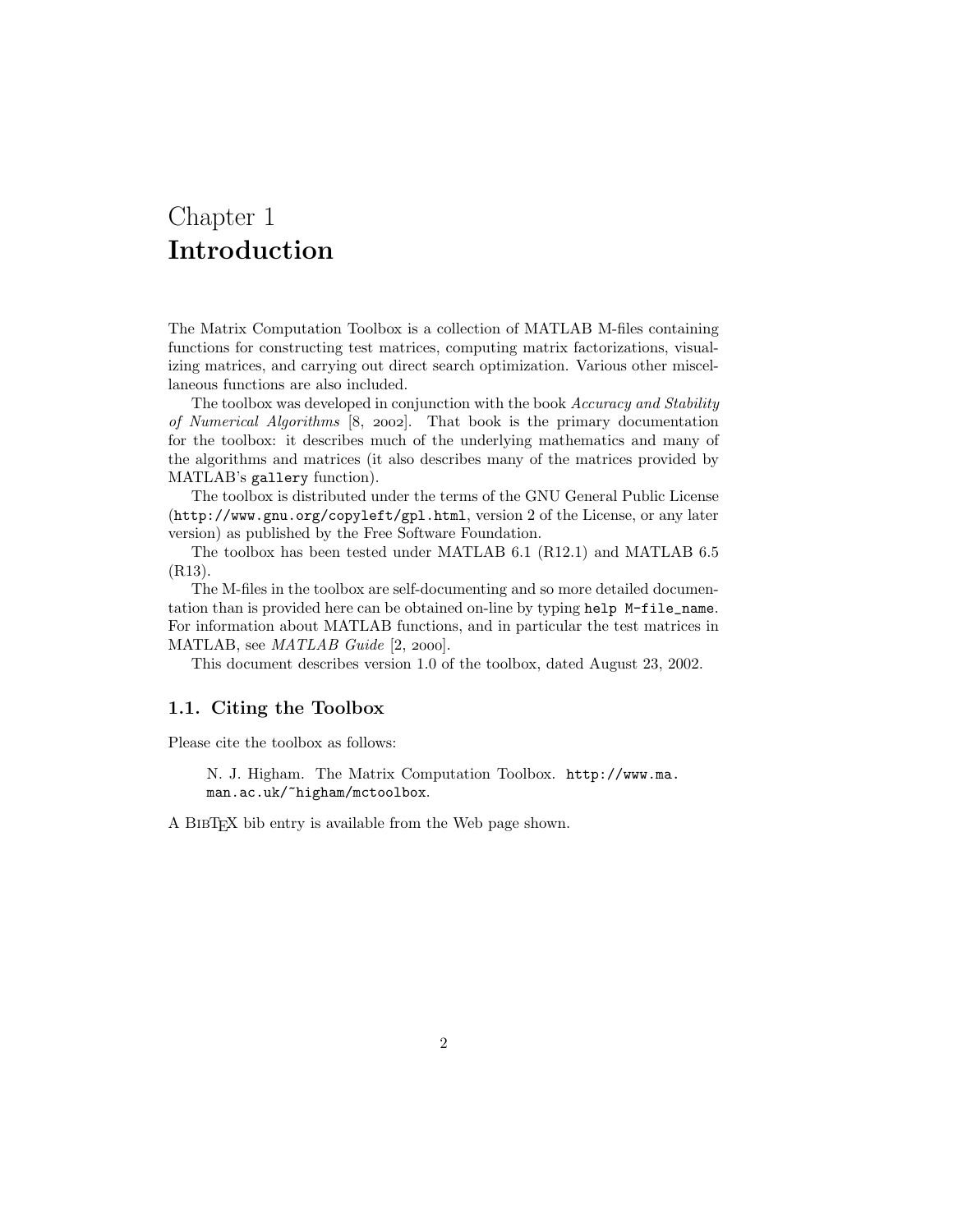## Chapter 2 Installation

The Matrix Computation Toolbox is available from

http://www.ma.man.ac.uk/~higham/mctoolbox

It is provided as a zip file that can be uncompressed with any zip file utility. It is also available from the MATLAB File Exchange at The MathWorks' web site

http://www.mathworks.com

It is recommended that the toolbox be installed into a directory matrixcomp. To try out the toolbox from within MATLAB, change to the matrixcomp directory and run the demonstration script mctdemo (by typing mctdemo). For serious use it is best to put the matrixcomp directory on the MATLAB path, so that the M-files can be called from other directories.

This document is mctoolbox.pdf within the zip file.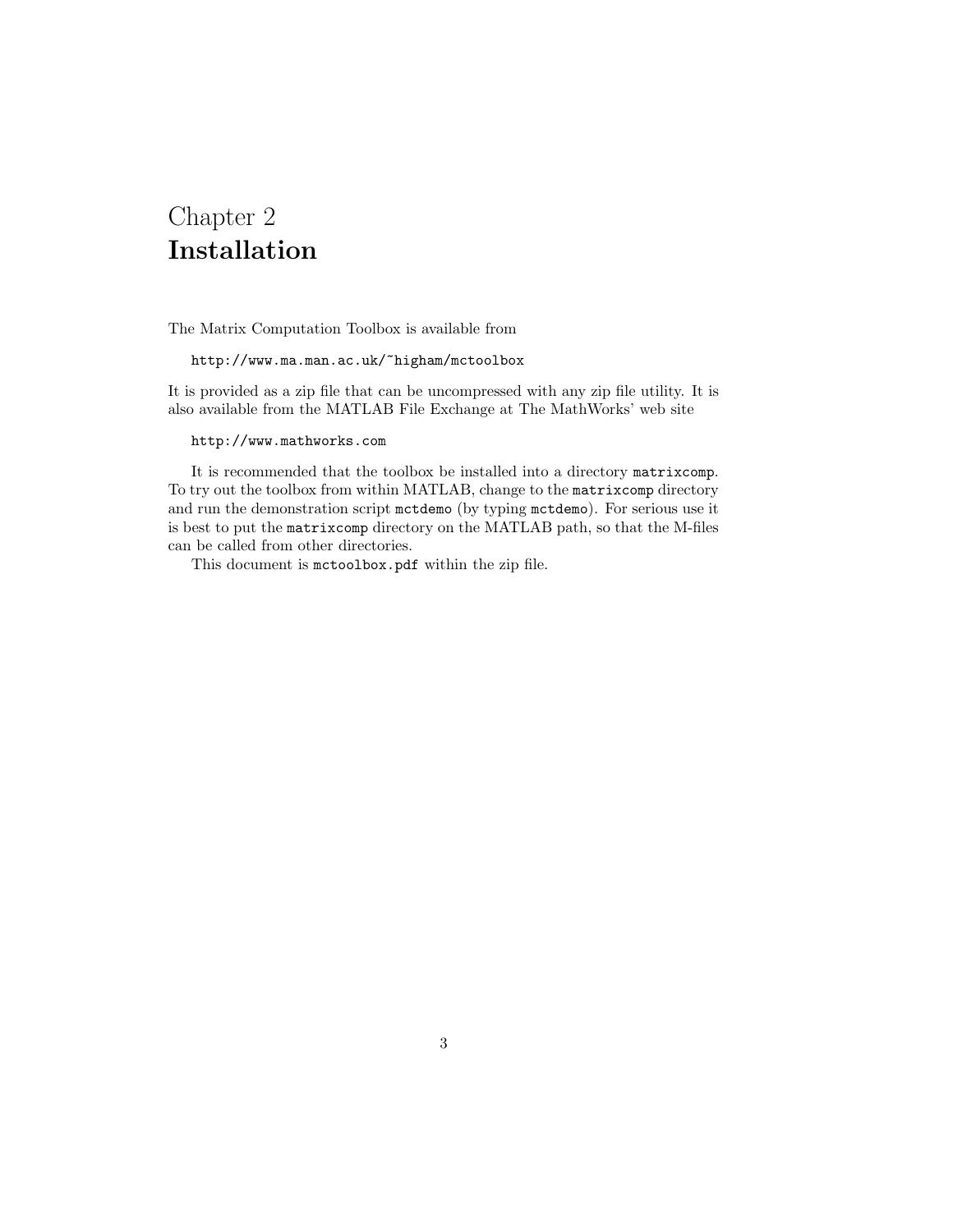## Chapter 3 Release History

This toolbox supersedes the Test Matrix Toolbox [7, 1995]. Most of the test matrices in that toolbox have been incorporated into MATLAB in the gallery function. The new toolbox incorporates some of the other routines in the Test Matrix Toolbox (in some cases renamed) and adds several new ones.

The first release of the Test Matrix Toolbox (version 1.0) was described in a technical report  $[3, 1989]$ . The collection was subsequently published as ACM Algorithm 694  $[4, 1991]$ . Ensuing releases were version 2.0  $[6, 1993]$  and version  $3.0$  [7, 1995] (the final release).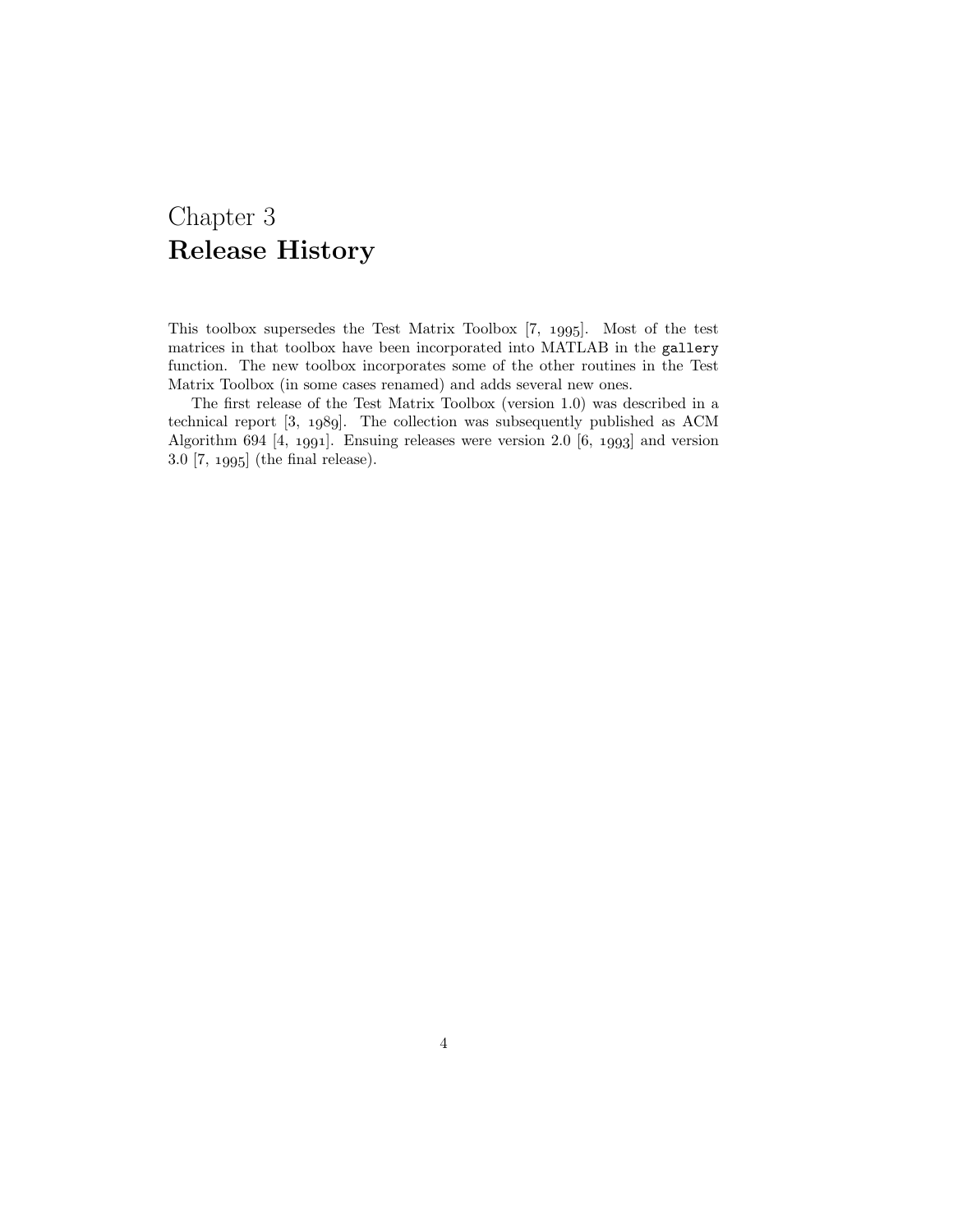# Chapter 4 Quick Reference Tables

Ē

This section contains quick reference tables for the Matrix Computation Toolbox. All the M-files in the toolbox are listed by category, with a short description.

|         | Demonstration                                                |
|---------|--------------------------------------------------------------|
| mctdemo | Demonstration of Matrix Computation Toolbox.                 |
|         |                                                              |
|         | <b>Test Matrices</b>                                         |
| augment | Augmented system matrix.                                     |
| gfpp    | Matrix giving maximal growth factor for Gaussian elimination |
|         | with partial pivoting.                                       |
| makejcf | A matrix with specified Jordan canonical form.               |
| rschur  | An upper quasi-triangular matrix.                            |
| vand    | Vandermonde matrix.                                          |
| vecperm | Vec-permutation matrix.                                      |

| <b>Factorizations and Decompositions</b> |                                                                      |  |  |  |  |
|------------------------------------------|----------------------------------------------------------------------|--|--|--|--|
| cholp                                    | Cholesky factorization with complete pivoting of a positive          |  |  |  |  |
|                                          | semidefinite matrix.                                                 |  |  |  |  |
| cod                                      | Complete orthogonal decomposition.                                   |  |  |  |  |
| gep                                      | Gaussian elimination with pivoting: none, complete, partial,         |  |  |  |  |
|                                          | or rook.                                                             |  |  |  |  |
| gj                                       | Gauss-Jordan elimination with no pivoting or partial pivoting        |  |  |  |  |
|                                          | to solve $Ax = b$ .                                                  |  |  |  |  |
| gqr                                      | Generalized QR factorization.                                        |  |  |  |  |
| $gs_c$                                   | Classical Gram-Schmidt QR factorization.                             |  |  |  |  |
| $gs_m$                                   | Modified Gram-Schmidt QR factorization.                              |  |  |  |  |
|                                          | $1$ d1t_skew Block $LDLT$ factorization for a skew-symmetric matrix. |  |  |  |  |
| ldlt_symm                                | Block $LDLT$ factorization with partial pivoting or rook pivot-      |  |  |  |  |
|                                          | ing for a symmetric indefinite matrix.                               |  |  |  |  |
| ldlt_sytr                                | Block $LDLT$ factorization for a symmetric tridiagonal matrix.       |  |  |  |  |
| matsignt                                 | Matrix sign function of a triangular matrix.                         |  |  |  |  |
| poldec                                   | Polar decomposition.                                                 |  |  |  |  |
| signm                                    | Matrix sign decomposition.                                           |  |  |  |  |
| trap2tri                                 | Unitary reduction of trapezoidal matrix to triangular form.          |  |  |  |  |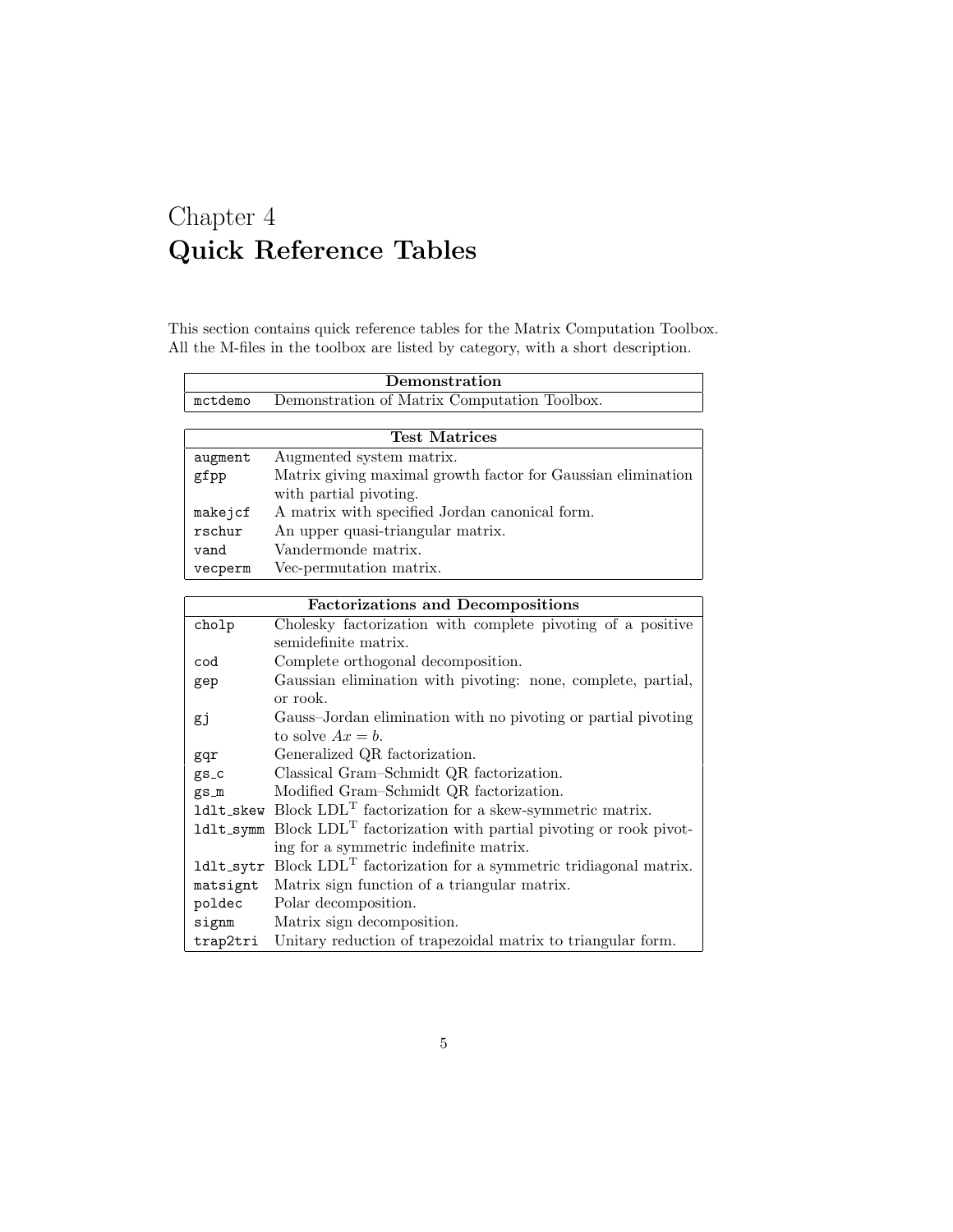|        | Visualization                                  |
|--------|------------------------------------------------|
| fv     | Field of values (or numerical range).          |
| gersh  | Gershgorin disks.                              |
| ps     | Dot plot of a pseudospectrum.                  |
| pscont | Contours and colour pictures of pseudospectra. |
| see    | Pictures of a matrix.                          |

|        | Direct Search Optimization      |
|--------|---------------------------------|
| adsmax | Alternating directions method.  |
| mdsmax | Multidirectional search method. |
| nmsmax | Nelder-Mead simplex method.     |

|                                                                    | <b>Miscellaneous</b>                                                |  |  |
|--------------------------------------------------------------------|---------------------------------------------------------------------|--|--|
| chop                                                               | Round matrix elements.                                              |  |  |
| cpltaxes                                                           | Determine suitable axis for plot of complex vector.                 |  |  |
| dual                                                               | Dual vector with respect to Hölder $p$ -norm.                       |  |  |
| lse                                                                | Solve the equality constrained least squares problem.               |  |  |
| Matrix Computation Toolbox information and matrix access<br>matrix |                                                                     |  |  |
|                                                                    | by number.                                                          |  |  |
| pnorm                                                              | Estimate of matrix <i>p</i> -norm $(1 \le p \le \infty)$ .          |  |  |
| rootm                                                              | Pth root of a matrix.                                               |  |  |
| seqcheb                                                            | Sequence of points related to Chebyshev polynomials.                |  |  |
| seqm                                                               | Multiplicative sequence.                                            |  |  |
| show                                                               | Display signs of matrix elements.                                   |  |  |
| skewpart                                                           | Skew-symmetric (skew-Hermitian) part.                               |  |  |
| sparsify                                                           | Randomly set matrix elements to zero.                               |  |  |
| strassen                                                           | Strassen's fast matrix multiplication algorithm.                    |  |  |
|                                                                    | strassenw Strassen's fast matrix multiplication algorithm (Winograd |  |  |
|                                                                    | variant).                                                           |  |  |
| sub                                                                | Principal submatrix.                                                |  |  |
| symmpart                                                           | Symmetric (Hermitian) part.                                         |  |  |
| treshape                                                           | Reshape vector to or from (unit) triangular matrix.                 |  |  |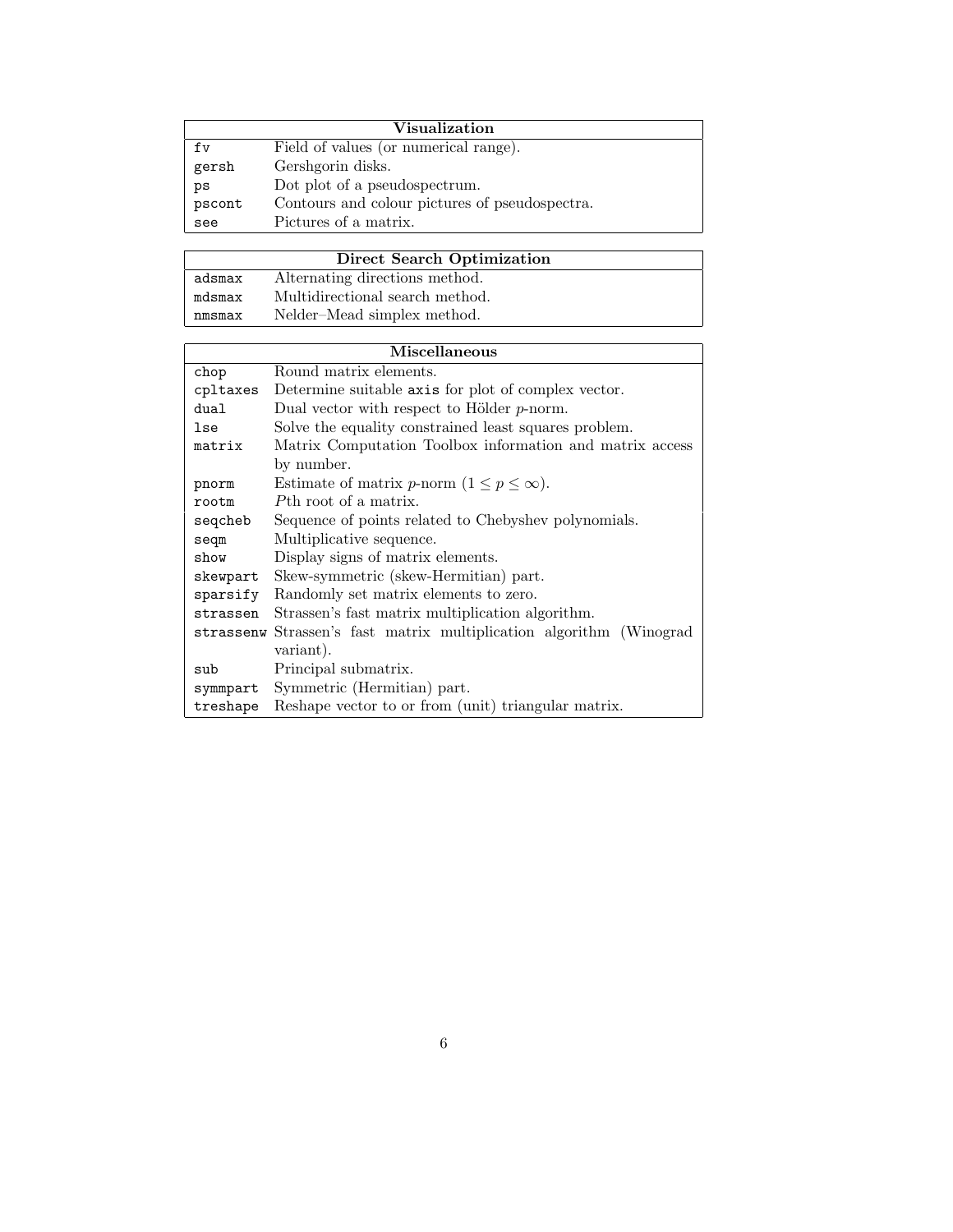## Chapter 5 Visualization

The toolbox contains five functions for visualizing matrices. The functions can give insight into the properties of a matrix that is not easy to obtain by looking at the numerical entries. They also provide an easy way to generate pretty pictures!

The function fv plots the field of values of a square matrix  $A \in \mathbb{C}^{n \times n}$  (also called the numerical range), which is the set of all Rayleigh quotients,

$$
\left\{\frac{x^*Ax}{x^*x} : 0 \neq x \in \mathbb{C}^n\right\};
$$

the eigenvalues of A are plotted as crosses. The field of values is a convex set that contains the eigenvalues. It is the convex hull of the eigenvalues when  $A$  is a normal matrix. If A is Hermitian, the field of values is just a segment of the real line. For non-Hermitian A the field of values is usually two-dimensional and its shape and size gives some feel for the behaviour of the matrix. Trefethen and Embree [16] note that the field of values is the largest reasonable answer to the question "Where in  $\mathbb C$  does a matrix A 'live'?" and the spectrum is the smallest reasonable answer.

Some examples of field of values plots are given in Figure 5.1. The matrix gallery('circul',...) is normal, hence its field of values is the convex hull of the eigenvalues. For an example of how the field of values gives insight into the problem of finding a nearest normal matrix see  $[12, 1987]$ . An excellent reference for the theory of the field of values is  $[9, 1985,$  Chapter 1].

The function gersh plots the Gershgorin disks of  $A \in \mathbb{C}^{n \times n}$ , which are the n disks

$$
D_i = \{ z \in \mathbb{C} : |z - a_{ii}| \le \sum_{\substack{j=1 \ j \neq i}}^n |a_{ij}| \}
$$

in the complex plane. Gershgorin's theorem tells us that the eigenvalues of A lie in the union of the disks, and an extension of the theorem states that if  $k$ disks form a connected region that is isolated from the other disks then there are precisely  $k$  eigenvalues in this region. Thus the size of the disks gives a feel for how nearly diagonal A is, and their locations give information on where the eigenvalues lie in the complex plane. Four examples of Gershgorin disk plots are given in Figure 5.2; Gershgorin's theorem provides nontrivial information only for the third matrix,  $ipifact(8,1)$ .

The functions ps and pscont plot pseudospectra. The  $\epsilon$ -pseudospectrum of a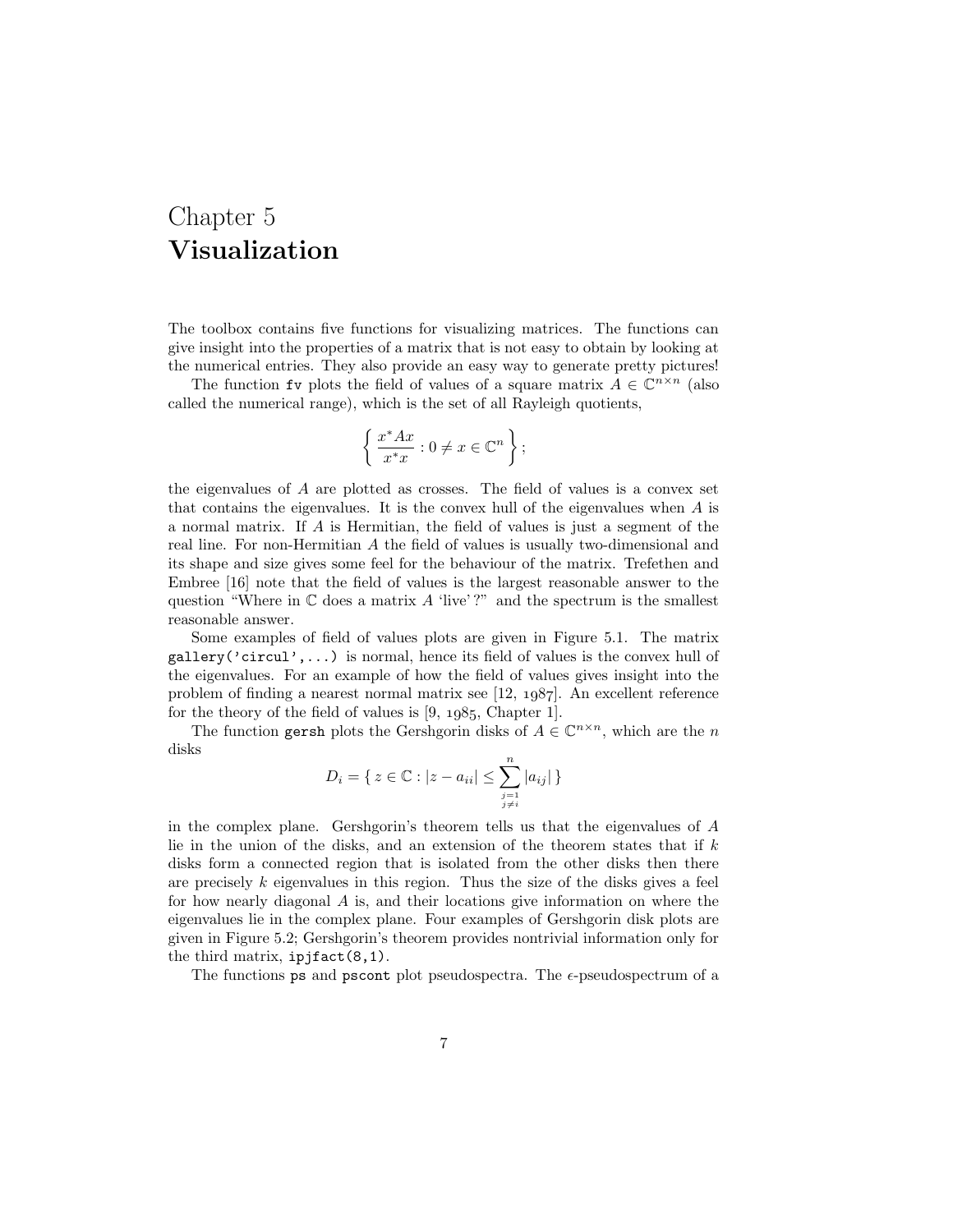

Figure 5.1. Fields of values (fv).



Figure 5.2. Gershgorin disks (gersh).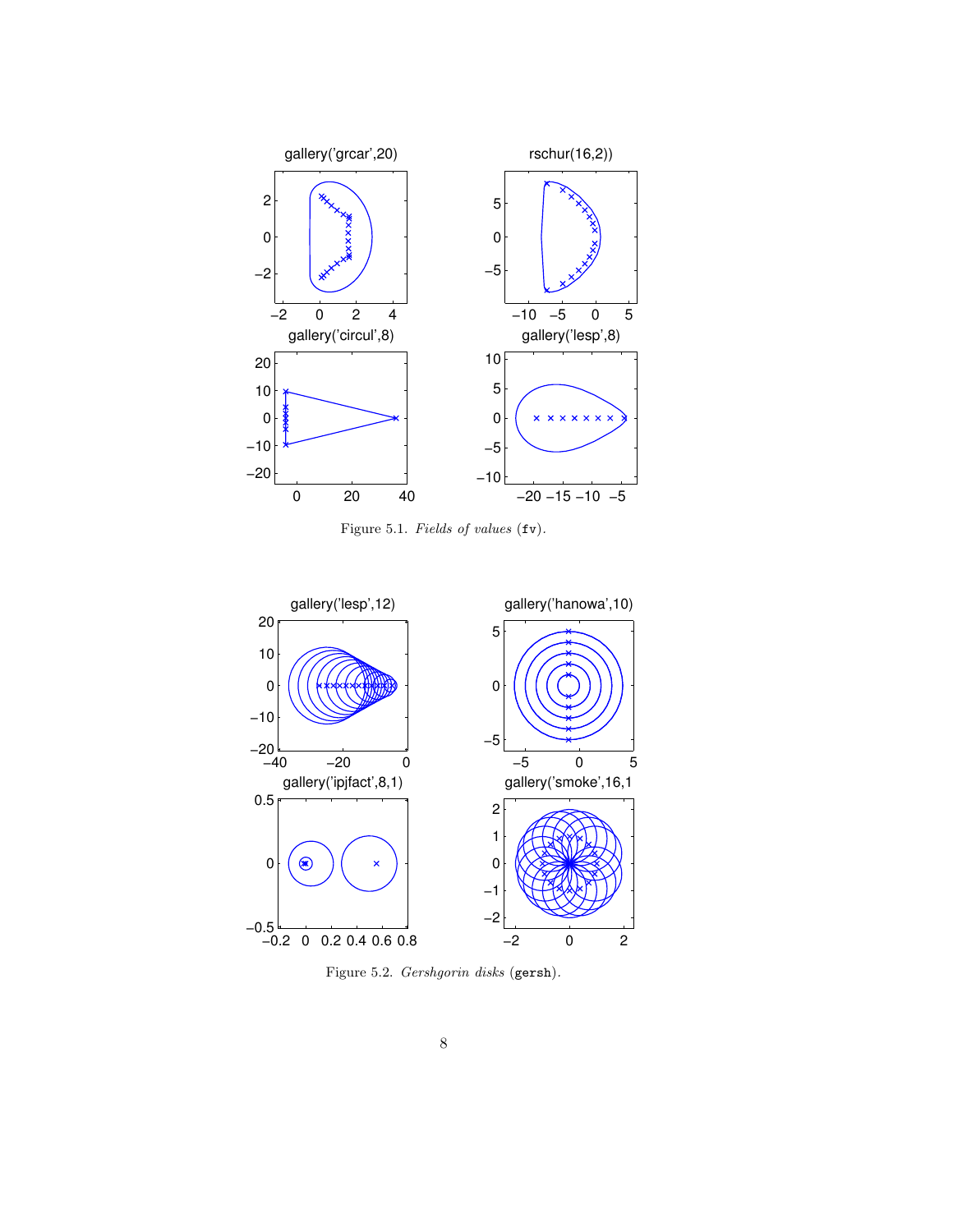

Figure 5.3. Pseudospectra of  $32 \times 32$  pentadiagonal Toeplitz matrices, gallery('toeppen',32,a,b,c,d,e). Shown are the parameters (a,b,c,d,e).

matrix  $A \in \mathbb{C}^{n \times n}$  is defined, for a given  $\epsilon > 0$ , to be the set

 $\Lambda_{\epsilon}(A) = \{ z : z \text{ is an eigenvalue of } A + E \text{ for some } E \text{ with } ||E||_2 \leq \epsilon \}.$ 

In other words, it is the set of all complex numbers that are eigenvalues of  $A + E$ for some perturbation E of 2-norm at most  $\epsilon$ . For a normal matrix A the  $\epsilon$ pseudospectrum is the union of the balls of radius  $\epsilon$  around the eigenvalues of A. For nonnormal matrices the  $\epsilon$ -pseudospectrum can take a wide variety of shapes and sizes, depending on the matrix and how nonnormal it is. Pseudospectra play an important role in many numerical problems. For full details see the work of Trefethen—in particular,  $[1]$ ,  $[14, 1999]$ ,  $[15, 1999]$ ,  $[16]$ .

The routine ps plots an approximation to the  $\epsilon$ -pseudospectrum  $\Lambda_{\epsilon}(A)$ , which it obtains by computing the eigenvalues of a given number of random perturbations of A. The eigenvalues are plotted as crosses and the pseudo-eigenvalues as dots. Arguments to ps control the number and type of perturbations. Figure 5.3, taken from [8, 2002, Fig. 28.3], gives four examples of  $10^{-3}$ -pseudospectra, all of which involve the pentadiagonal Toeplitz matrix gallery('pentoep'...).

Another characterization of  $\Lambda_{\epsilon}(A)$ , in terms of the resolvent  $(zI - A)^{-1}$ , is

$$
\Lambda_{\epsilon}(A) = \{ z : ||(zI - A)^{-1}||_2 \ge \epsilon^{-1} \}.
$$

An alternative way of viewing the pseudospectrum is to plot the function

$$
f(z) = ||(zI - A)^{-1}||_2^{-1} = \sigma_{\min}(zI - A)
$$

over the complex plane, where  $\sigma_{\rm min}$  denotes the smallest singular value [14, 1999]. The routine **pscont** plots  $\log_{10} f(z)^{-1}$  and offers several ways to view the surface: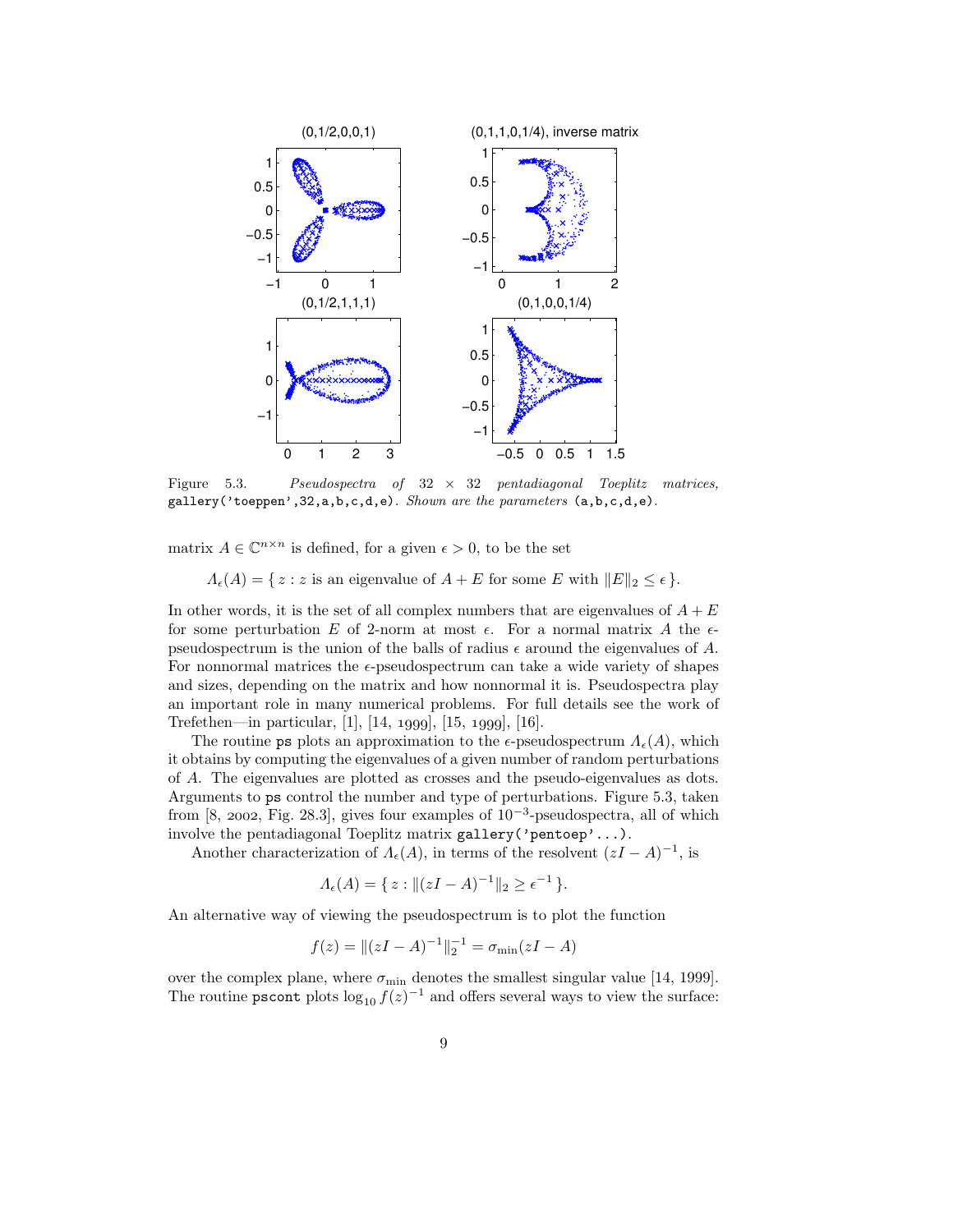by its contour lines alone, or as a coloured surface plot in two or three dimensions, with or without contour lines. (The two-dimensional plot is the view from directly above the surface.) Two different pscont views of the pseudospectra of the triangular matrix gallery('triw',11) are given in Figures 5.4 and 5.5. Since all the eigenvalues of this matrix are equal to 1, there is a single point where the resolvent is unbounded in norm—this is the "bottomless pit" in the pictures. The spike in Figure 5.5 should be infinitely deep; since **pscont** evaluates  $f(z)$  on a finite grid, the spike has a finite depth dependent on the grid spacing. Also because of the grid spacing chosen, the contours are a little jagged. Various aspects of the plots can be changed from the MATLAB command line upon return from pscont; for example, the colour map (colormap), the shading (shading), and the viewing angle (view). For Figure 5.4 we set shading interp and colormap copper.

Both pseudospectrum functions are computationally intensive, so the defaults for the arguments are chosen to produce a result in a reasonable time; for plots that reveal reasonable detail it is usually necessary to override the defaults.

Note that pscont is not written to be efficient. A much more efficient and versatile tool is the GUI eigtool by Tom Wright [17].

The function see displays a figure with four subplots in the format

| mesh(A) | semilogy(svd(A)) |
|---------|------------------|
| ps(A)   | fv(A)            |

An example for the gallery('chebvand',...) matrix is given in Figure 5.6. MATLAB's mesh command plots a three-dimensional, coloured, wire-frame surface, by regarding the entries of a matrix as specifying heights above a plane. We use  $\text{axis}(i'ij')$ , so that the coordinate system for the plot matches the  $(i, j)$ matrix element numbering. semilogy( $\text{svd}(\mathbf{A})$ ) plots the singular values of A (ordered in decreasing size) on a logarithmic scale; the singular values are denoted by circles, which are joined by a solid line to emphasize the shape of the distribution.

For a sparse MATLAB matrix, see simply displays a spy plot, which shows the sparsity pattern of the matrix. The user could, of course, try  $\sec(full(A))$ for a sparse matrix, but for large dimensions the storage and time required would be prohibitive.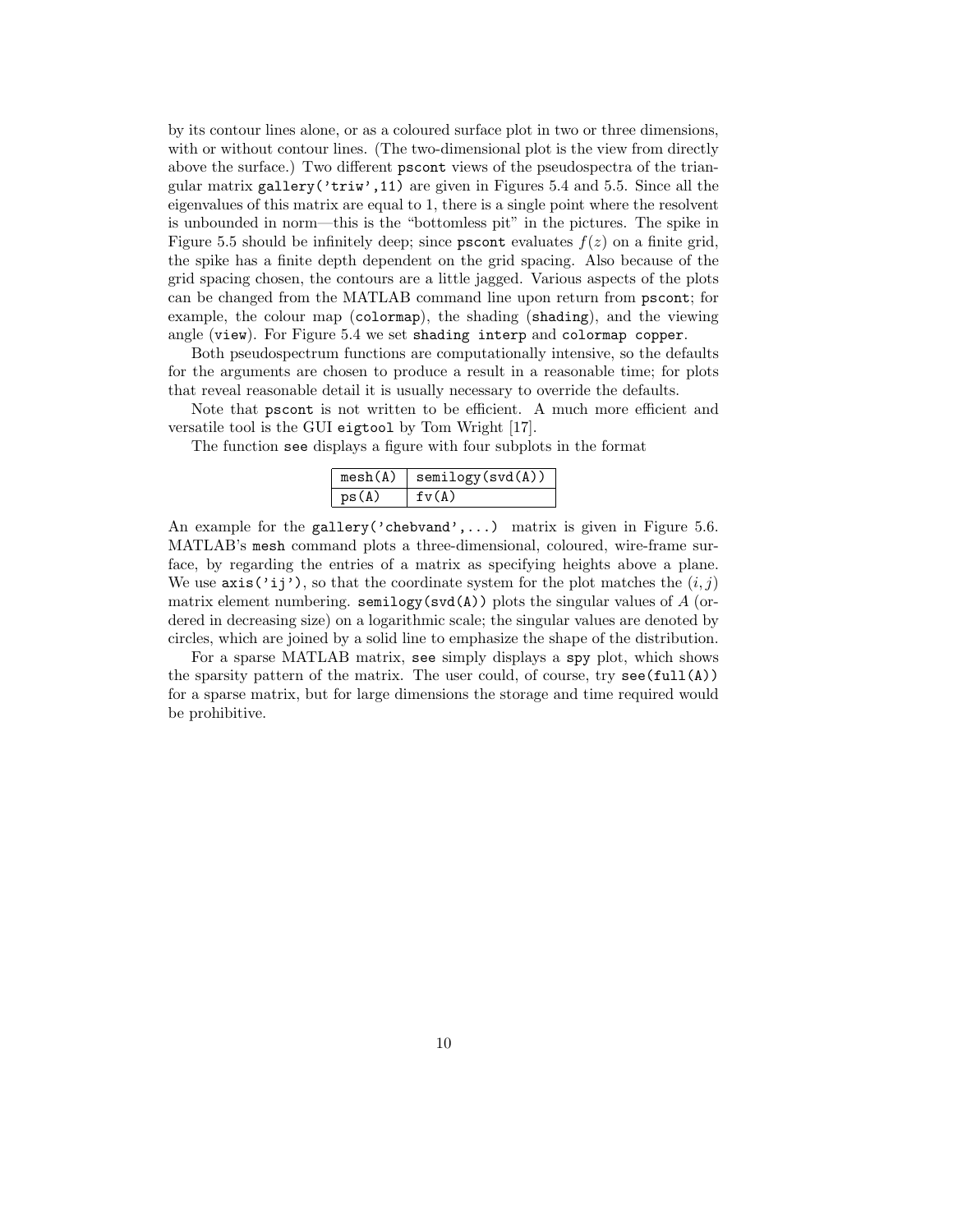

Figure 5.4. pscont(gallery('triw',11), 0, 30, [-0.5 1.5 -1 1]).



Figure 5.5. pscont(gallery('triw',11), 2, 15, [-2 2 -2 2]).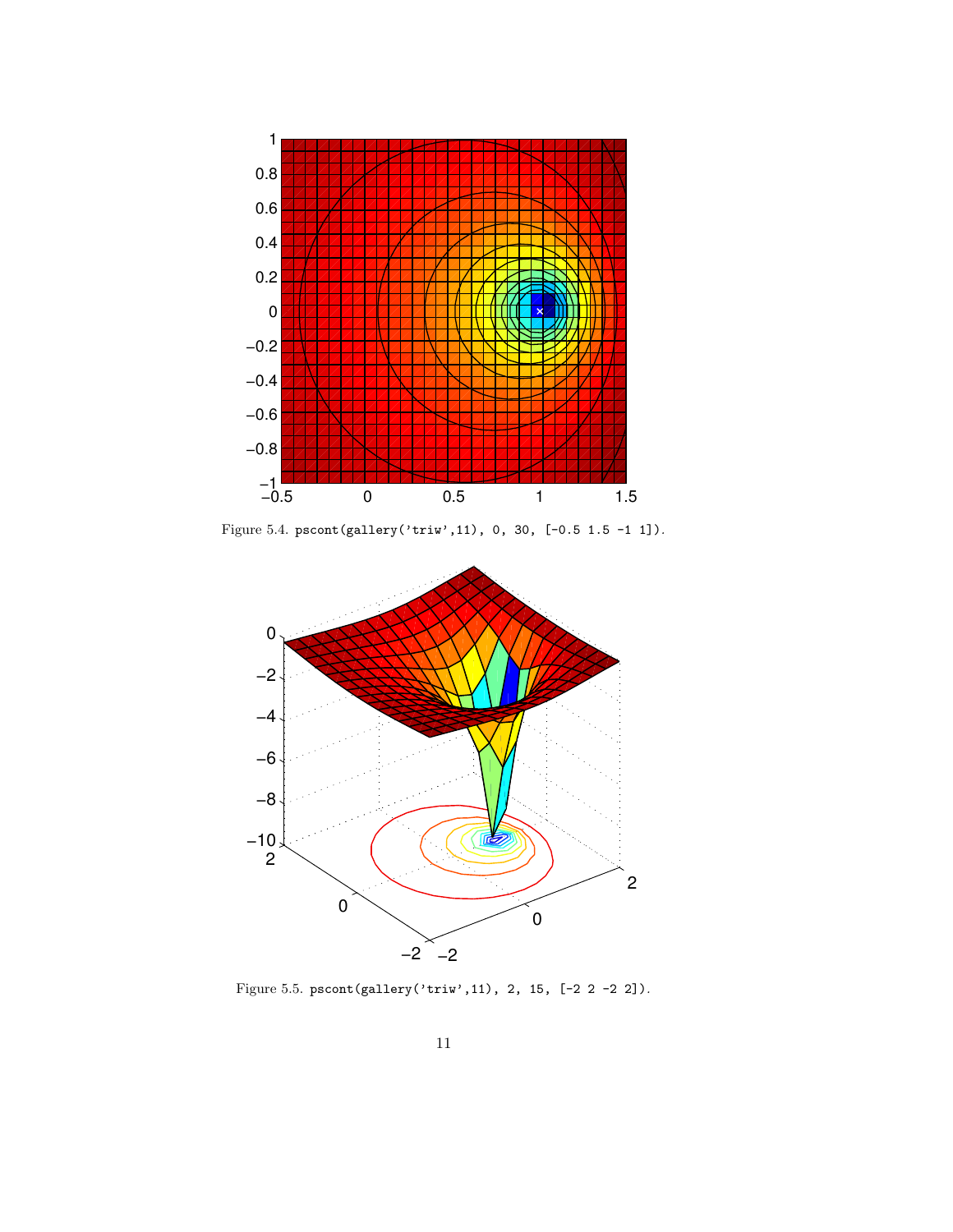

Figure 5.6. see(gallery('chebvand',8)).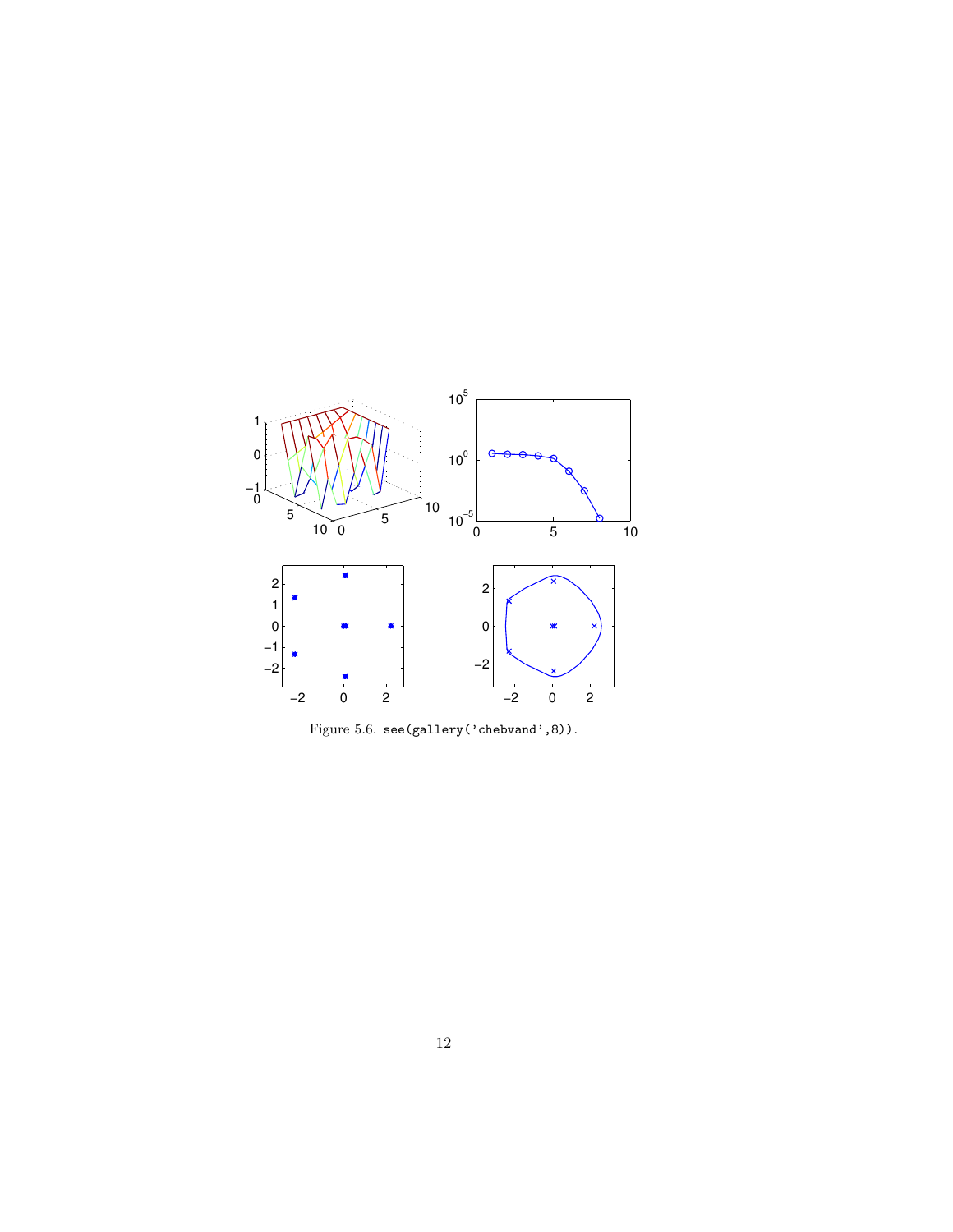#### Chapter 6 Direct Search Optimization

The toolbox contains three multivariate direct search maximization functions: mdsmax, adsmax and nmsmax. The functions are competitors to fminsearch, which is supplied with MATLAB (but fmins minimizes rather than maximizes).

mdsmax, adsmax and nmsmax are direct search methods (as is fminsearch), that is, they attempt to maximize a real function  $f$  of a vector argument  $x$  using function values only. method is the multidirectional search method  $[10, 1999,$  $\S8.2$ , [13, 1991], adsmax uses the method of alternating directions, and nmsmax (like fminsearch) uses the Nelder–Mead simplex method  $[11, 1965]$ ,  $[10, 1999]$ , §8.1]. In general, mdsmax and nmsmax can be expected to perform better than adsmax since they use a more sophisticated method.

These routines were developed during the work described in [5].

It is important to note that these routines, like fminsearch, are not competitive with more sophisticated methods such as (quasi-)Newton methods when applied to smooth problems. They are at their best when applied to non-smooth problems such as the one in the example below.

The routines are fully documented in their leading comment lines, but it is appropriate to add here a few comments about the format of the output and the use of the savit argument.

mdsmax produces output to the screen (this can be suppressed by setting the input argument  $stopit(5) = 0$ . The output is illustrated by

```
Iter. 10, inner = 2, size = -4, nf = 401, f = 4.7183e+001 (51.0%)
```
The means that on the tenth iteration, two inner iterations were required, and at the end of the iteration the simplex edges were  $2^{-4}$  times the length of those of the initial simplex. Further, nf is the total number of function evaluations so far, f is the current highest function value, and the percentage increase in function value over the tenth iteration is 51%.

The output produced by adsmax is similar to that of mdsmax and is illustrated by the following extract from the start of the second outer iteration:

> Iter 2 ( $nf = 146$ ) Comp. = 1, steps = 12,  $f = 1.5607e+000$   $(0.4%)$

Comp denotes the component of  $x$  being varied on the current stage and steps is the number of steps in the crude line search for this stage.

The output from nmsmax is also similar to that from mdsmax, but only iterations on which an increase in the function value is achieved are reported.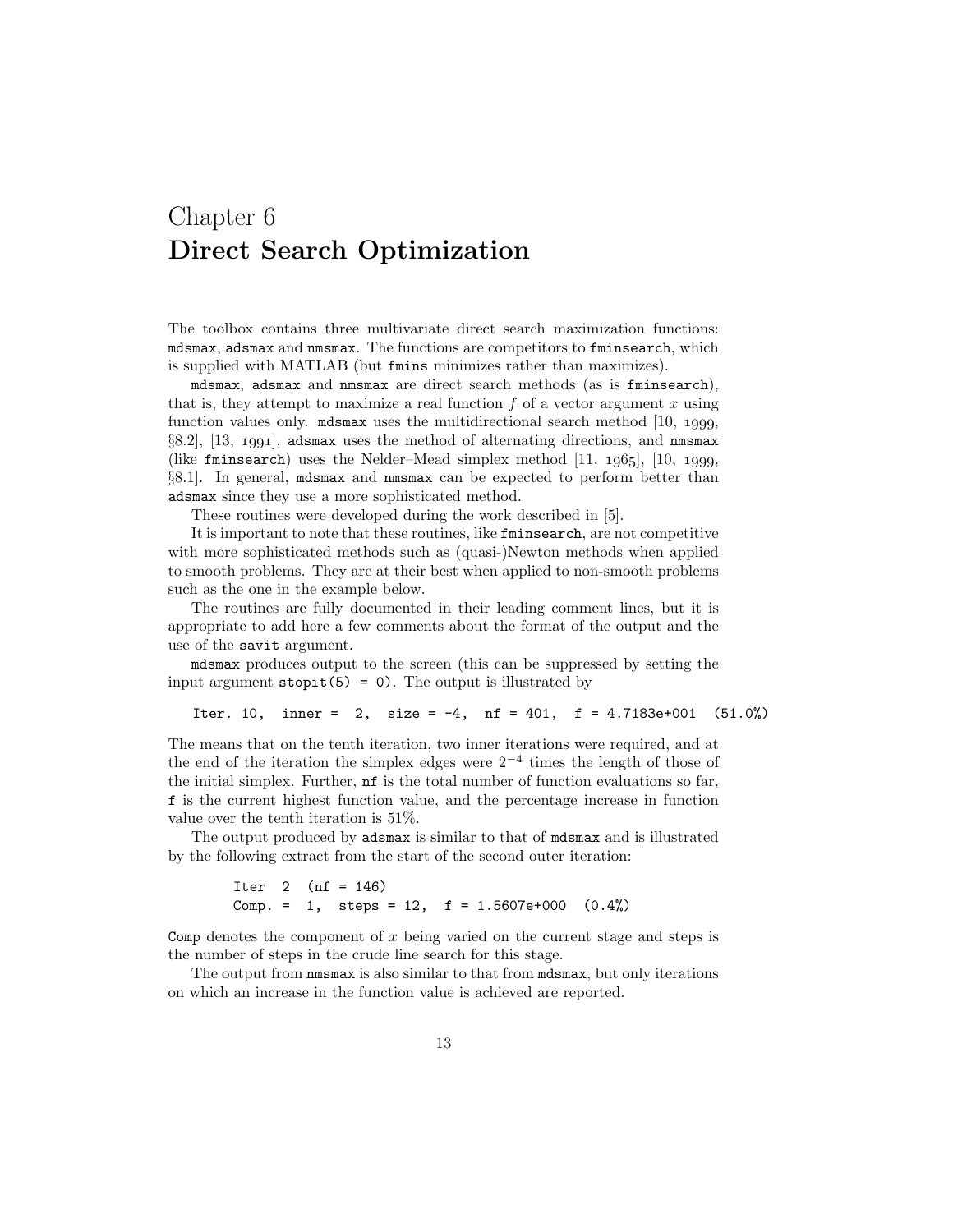In all three routines, if a non-empty fourth input argument string savit is present then at the end of each iteration the following "snapshot" is written to the file specified by savit: the largest function value found so far, fmax, the point at which it is achieved, x, and the total number of function evaluations, nf. This option enables the user to abort an optimization, load and examine x, fmax and nf using MATLAB's load command, and then possibly restart the optimization at x.

One further point worth mentioning is that mdsmax, adsmax and nmsmax always call the function f to be maximized with an argument of the same dimensions (or shape) as the starting value x0. Similarly, the output argument x and the variable x in savit saves have the same shape as x0. This feature is very convenient when f is a function of a matrix, as in the example below.

To illustrate, here is an example of how to use mdsmax to search for a matrix for which  $\texttt{rcond}(\mathbf{A})$  overestimates the reciprocal of the exact 1-norm condition number of the matrix **A** (rcond is MATLAB's built-in condition estimator). The code

```
f(1) = 1 - (c) \cdot (c) \cdot (d(A,1) * r \cdot c)A = hilb(5); % Starting matrix.
B = mdsmax(@frcond, A)C = nmsmax(@frcond, B)
```
uses the output from mdsmax as starting matrix for nmsmax (a useful technique), and produces the output

```
f(x0) = 1.0000e+000Iter. 1, inner = 0, size = 0, nf = 26, f = 1.0000e+000 (0.0%)
Iter. 2, inner = 1, size = -1, nf = 76, f = 1.0000e+000 (0.0%)Iter. 3, inner = 2, size = -3, nf = 176, f = 1.0066e+000 (0.7%)Iter. 4, inner = 1, size = -3, nf = 226, f = 1.3521e+000 (34.3%)
Iter. 5, inner = 1, size = -3, nf = 276, f = 1.5476e+000 (14.5%)
Iter. 6, inner = 2, size = -5, nf = 376, f = 1.5697e+000 (1.4%)Iter. 7, inner = 1, size = -4, nf = 426, f = 1.7432e+000 (11.1%)Iter. 8, inner = 1, size = -3, nf = 476, f = 1.9645e+000 (12.7%)Iter. 9, inner = 1, size = -3, nf = 526, f = 3.8308e+000 (95.0%)Iter. 10, inner = 1, size = -3, nf = 576, f = 4.0586e+000 (5.9%)
Iter. 11, inner = 1, size = -4, nf = 626, f = 4.6397e+000 (14.3%)Iter. 12, inner = 1, size = -5, nf = 676, f = 4.7817e+000 (3.1%)
Iter. 13, inner = 2, size = -7, nf = 776, f = 4.8090e+000 (0.6%)Simplex size 8.5236e-004 <= 1.0000e-003...quitting
B =1.1464 0.5635 0.3913 -0.0014 0.2580
   0.5580 0.4576 0.3080 0.2580 0.2246
   0.6565 0.3080 0.2580 0.2246 0.2008
   0.3245 0.2580 0.2246 0.4218 0.1830
   0.2580 0.2246 0.2008 0.1830 0.1691
f(x0) = 4.8090e+000Iter. 190, how = reflect, nf = 475, f = 4.8357e+000 (0.6%)
Iter. 199, how = reflect, nf = 486, f = 4.8361e+000 (0.0%)
```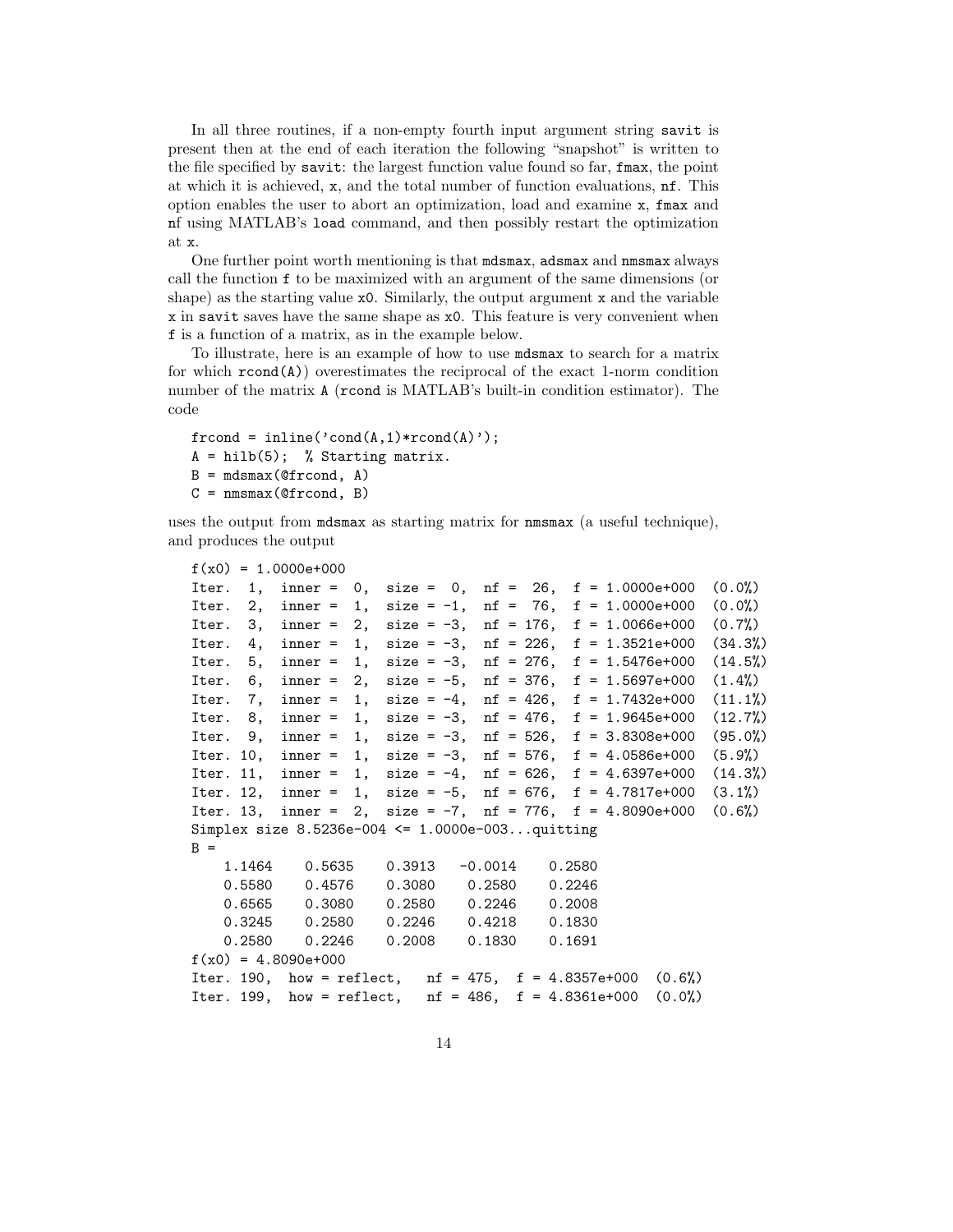| Iter. 200, |                  |  | how = $expand$ ,                                    |  | $nf = 488$ ,  |  | $f = 4.9610e+000$               | (2.6%) |
|------------|------------------|--|-----------------------------------------------------|--|---------------|--|---------------------------------|--------|
| Iter. 223, |                  |  | how = $reflect.$                                    |  | $nf = 520$ ,  |  | $f = 4.9650e+000$               | (0.1%) |
| Iter. 224, |                  |  | how = $reflect.$                                    |  | $nf = 522,$   |  | $f = 4.9749e+000$               | (0.2%) |
| Iter. 225, |                  |  | $how = expand,$                                     |  |               |  | $nf = 524$ , $f = 5.0839e+000$  | (2.2%) |
| Iter. 239, |                  |  | $how = expand,$                                     |  | $nf = 542,$   |  | $f = 5.1866e+000$               | (2.0%) |
| Iter. 249, |                  |  | how = $reflect,$                                    |  | $nf = 554,$   |  | $f = 5.1913e+000$               | (0.1%) |
| Iter. 250, |                  |  | how = $reflect.$                                    |  | $nf = 556$ ,  |  | $f = 5.2090e+000$               | (0.3%) |
| Iter. 251, |                  |  | how = $reflect.$                                    |  | $nf = 558$ ,  |  | $f = 5.2163e+000$               | (0.1%) |
| Iter. 252, |                  |  | how = $reflect.$                                    |  | $nf = 560$ ,  |  | $f = 5.2330e+000$               | (0.3%) |
| Iter. 253, |                  |  | how = $reflect.$                                    |  | $nf = 562$ ,  |  | $f = 5.2464e+000$               | (0.3%) |
| Iter. 254, |                  |  | how = $reflect.$                                    |  | $nf = 564,$   |  | $f = 5.2606e+000$               | (0.3%) |
| Iter. 256, |                  |  | $how = expand,$                                     |  | nf = 567,     |  | $f = 5.3933e+000$               | (2.5%) |
| Iter. 268, |                  |  | $how = expand,$                                     |  | $nf = 581$ ,  |  | $f = 5.5486e+000$               | (2.9%) |
| Iter. 286, |                  |  | $how = expand,$                                     |  | $nf = 604,$   |  | $f = 5.7267e+000$               | (3.2%) |
| Iter. 302, |                  |  | $how = expand,$                                     |  | $nf = 624$ ,  |  | $f = 5.8959e+000$               | (3.0%) |
| Iter. 310, |                  |  | $how = expand,$                                     |  | $nf = 633$ ,  |  | $f = 6.1229e+000$               | (3.9%) |
|            | (output omitted) |  |                                                     |  |               |  |                                 |        |
|            | Iter. 927,       |  | $how = reflect,$                                    |  |               |  | $nf = 1430$ , $f = 2.6536e+002$ | (4.5%) |
| Iter. 938, |                  |  | $how = reflect,$                                    |  | $nf = 1447,$  |  | $f = 2.7461e+002$               | (3.5%) |
| Iter. 944. |                  |  | $how = reflect,$                                    |  | $nf = 1457$ , |  | $f = 2.7752e+002$               | (1.1%) |
|            |                  |  | Iter. $962$ , how = reflect,                        |  |               |  | $nf = 1487$ , $f = 2.8312e+002$ | (2.0%) |
|            |                  |  | Simplex size $8.5771e-004 \le 1.0000e-003$ quitting |  |               |  |                                 |        |
| $C =$      |                  |  |                                                     |  |               |  |                                 |        |
|            | 1.1571           |  | 0.5621<br>0.3576                                    |  | $-0.0102$     |  | 0.2625                          |        |
|            | 0.5275           |  | 0.5064<br>0.3115                                    |  | 0.2837        |  | 0.2286                          |        |
|            | 0.6478           |  | 0.3180<br>0.2752                                    |  | 0.2533        |  | 0.2099                          |        |
|            | 0.3254           |  | 0.2455<br>0.2418                                    |  | 0.4101        |  | 0.1869                          |        |
|            | 0.2490           |  | 0.2156<br>0.2152                                    |  | 0.1755        |  | 0.1698                          |        |

For more on the use of direct search in "automatic error analysis" see  $[8, 2002,$ Ch. 26].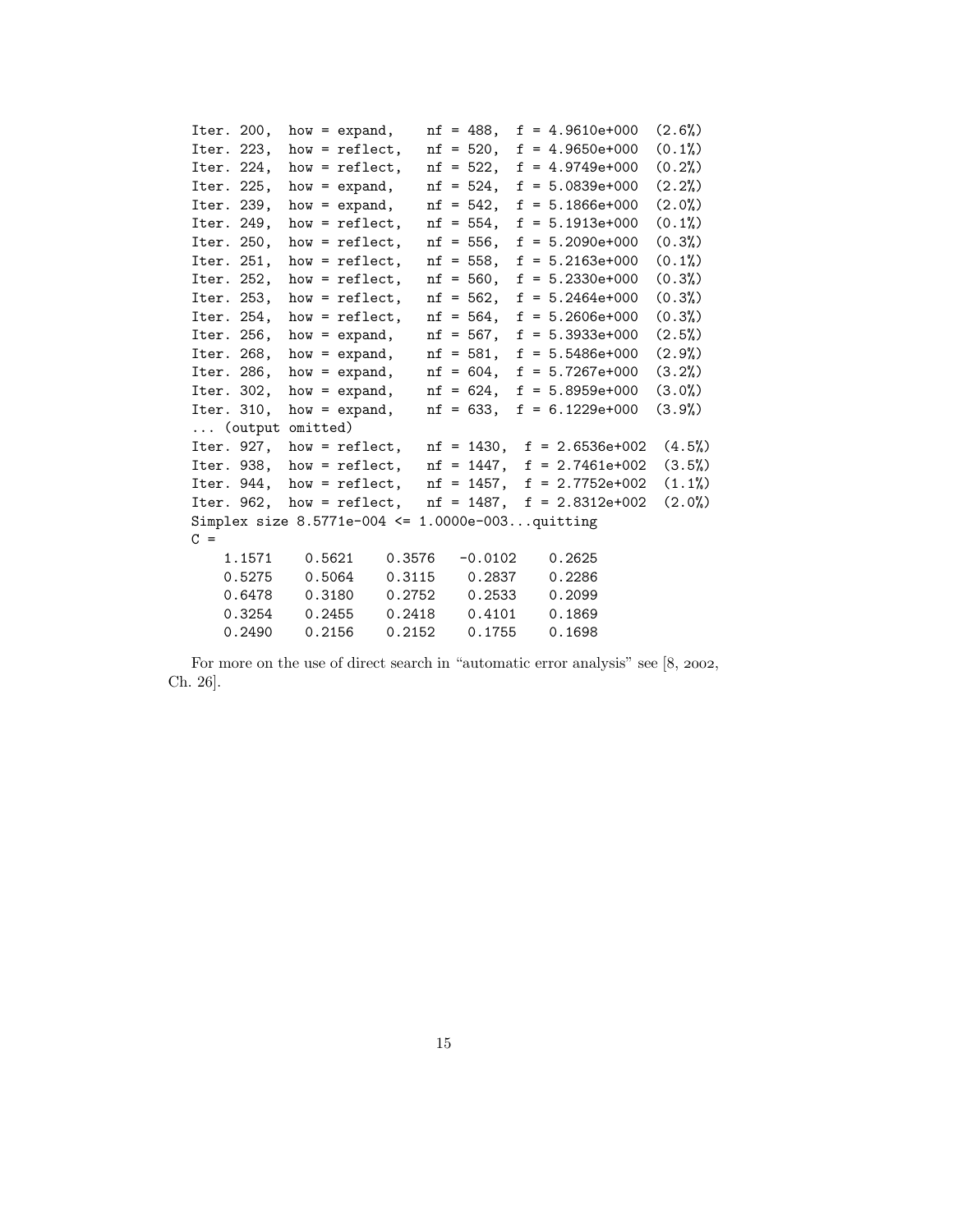#### Chapter 7 Test Matrices

The function matrix provides easy access to most of the test matrices in MATLAB and those in the Matrix Computation Toolbox. With no arguments the matrix function lists the available matrices by number:

```
>> matrix
```

| 1: cauchy 12: frank     |                                              | $23:$ lesp           | 34: randsvd | 45: rand           |
|-------------------------|----------------------------------------------|----------------------|-------------|--------------------|
| 2: chebspec 13: gearmat |                                              | 24: lotkin           | 35: redheff | $46: \text{randn}$ |
| 3: chebvand             | 14: grcar 25: minij                          |                      | 36: riemann | 47: augment        |
| 4: chow                 | 15: invhess  26: moler                       |                      | 37: ris     | 48: gfpp           |
|                         | 5: circul 16: invol 27: orthog               |                      | 38: smoke   | 49: magic          |
| 6: clement 17: ipjfact  |                                              | 28: parter           | 39: toeppd  | 50: makejcf        |
| 7: condex 18: jordbloc  |                                              | 29: pei 40: triw     |             | 51: rschur         |
| 8: cycol 19: kahan      |                                              | 30: prolate 41: hilb |             | 52: vand           |
|                         | 9: dramadah 20: kms 31: randcolu             |                      | 42: invhilb |                    |
|                         | 10: fiedler 21: krylov 32: randcorr          |                      | 43: magic   |                    |
|                         | 11: forsythe 22: lehmer 33: rando 44: pascal |                      |             |                    |
|                         | Matrices 1 to 46 are from MATLAB             |                      |             |                    |

Invoking  $\text{matrix}(k,n,\ldots)$  produces the n-by-n instance of the kth of these matrices, all of which are full (as opposed to sparse). This provides a convenient way to run through a batch of test matrices. For example, the code

 $c = []$ ;  $j = 1$ ;

% Make experiment repeatable for the random matrices. randn('seed',1), rand('seed',1)

```
fprintf('Matrix Ratio\n-------------------\n')
for k=1:matrix(0)
```

```
% Double on next line avoids bug in MATLAB 6.5 re. matrix(35).
A = double(matrix(k, 16));c = [c \max(abs(eig(A)))/norm(A)];name = [matrix(k) ' '];
fprintf([name(1:8) ': %9.1e\n'], c(end))
```
end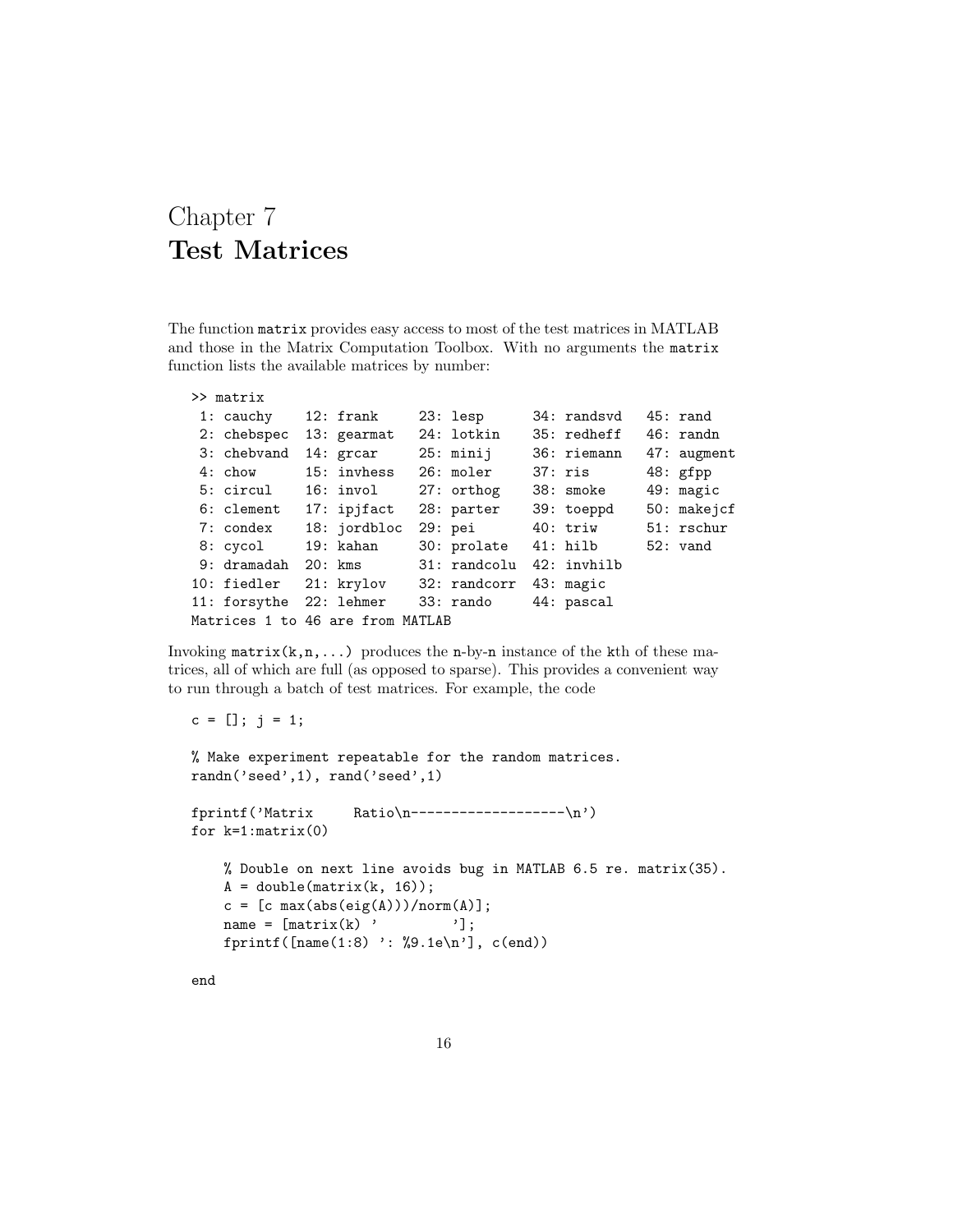runs through the set of 52 matrices evaluating the ratio  $|\max_i \lambda_i(A)|/||A||_2$  for dimension 16, where  $\{\lambda_i\}$  is the set of eigenvalues of A. This ratio is known theoretically to lie between 0 and 1. For only one of the matrices (invol) is the ratio significantly less than 1:

| Matrix    |                | Ratio                |
|-----------|----------------|----------------------|
| cauchy    | $\vdots$       | $1.0e + 000$         |
| chebspec: |                | $1.2e - 002$         |
| chebvand: |                | $7.4e-001$           |
| chow      | $\ddot{\cdot}$ | $3.5e - 001$         |
| circul    | $\ddot{\cdot}$ | $1.0e + 000$         |
| clement   | $\ddot{\cdot}$ | $9.4e - 001$         |
| condex    | $\ddot{\cdot}$ | $1.0e + 000$         |
| cycol     | $\ddot{\cdot}$ | $4.2e - 001$         |
| dramadah: |                | $7.5e - 001$         |
| fiedler   | $\vdots$       | $1.0e + 000$         |
| forsythe  | $\ddot{\cdot}$ | $3.2e - 001$         |
| frank     | $\ddot{\cdot}$ | $5.8e - 001$         |
| gearmat   | $\ddot{\cdot}$ | $9.8e - 001$         |
| grcar     | $\ddot{\cdot}$ | $7.0e - 001$         |
| invhess   | $\ddot{\cdot}$ | .<br>9.7e-001        |
| invol     | $\ddot{\cdot}$ | $4.9e - 011$         |
| ipjfact   | $\vdots$       | $1.0e + 000$         |
| jordbloc  | $\vdots$       | $5.0e - 001$         |
| kahan     | $\colon$       | $3.8e - 001$         |
| kms       | $\ddot{\cdot}$ | $1.0e + 000$         |
| krylov    | $\ddot{\cdot}$ | $3.5e - 001$         |
| lehmer    | $\ddot{\cdot}$ | $1.0e + 000$         |
| lesp      | $\ddot{\cdot}$ | 7.8e-001             |
| lotkin    | $\ddot{\cdot}$ | $6.4e - 001$         |
| minij     | $\ddot{\cdot}$ | $1.0e + 000$         |
| moler     | $\ddot{\cdot}$ | $1.0e+000$           |
| orthog    | $\vdots$       | $1.0e + 000$         |
| parter    | $\ddot{\cdot}$ | $9.5e - 001$         |
| pei       | $\colon$       | $1.0e + 000$         |
| prolate   | $\ddot{\cdot}$ | $1.0e + 000$         |
| randcolu: |                | $6.8e - 001$         |
| randcorr: |                | $1.0e + 000$         |
| rando     | $\ddot{\cdot}$ | $9.7e - 001$         |
| randsvd   | $\ddot{\cdot}$ | $1.9e - 001$         |
| redheff   | $\vdots$       | ---- ---<br>9.2e-001 |
| riemann   | $\colon$       | $9.1e - 001$         |
| ris       | $\ddot{\cdot}$ | $1.0e + 000$         |
| smoke     | $\ddot{\cdot}$ | $5.2e - 001$         |
| toeppd    | $\ddot{\cdot}$ | $1.0e + 000$         |
| triw      | $\ddot{\cdot}$ | $1.1e-001$           |
| hilb      | $\ddot{\cdot}$ | $1.0e + 000$         |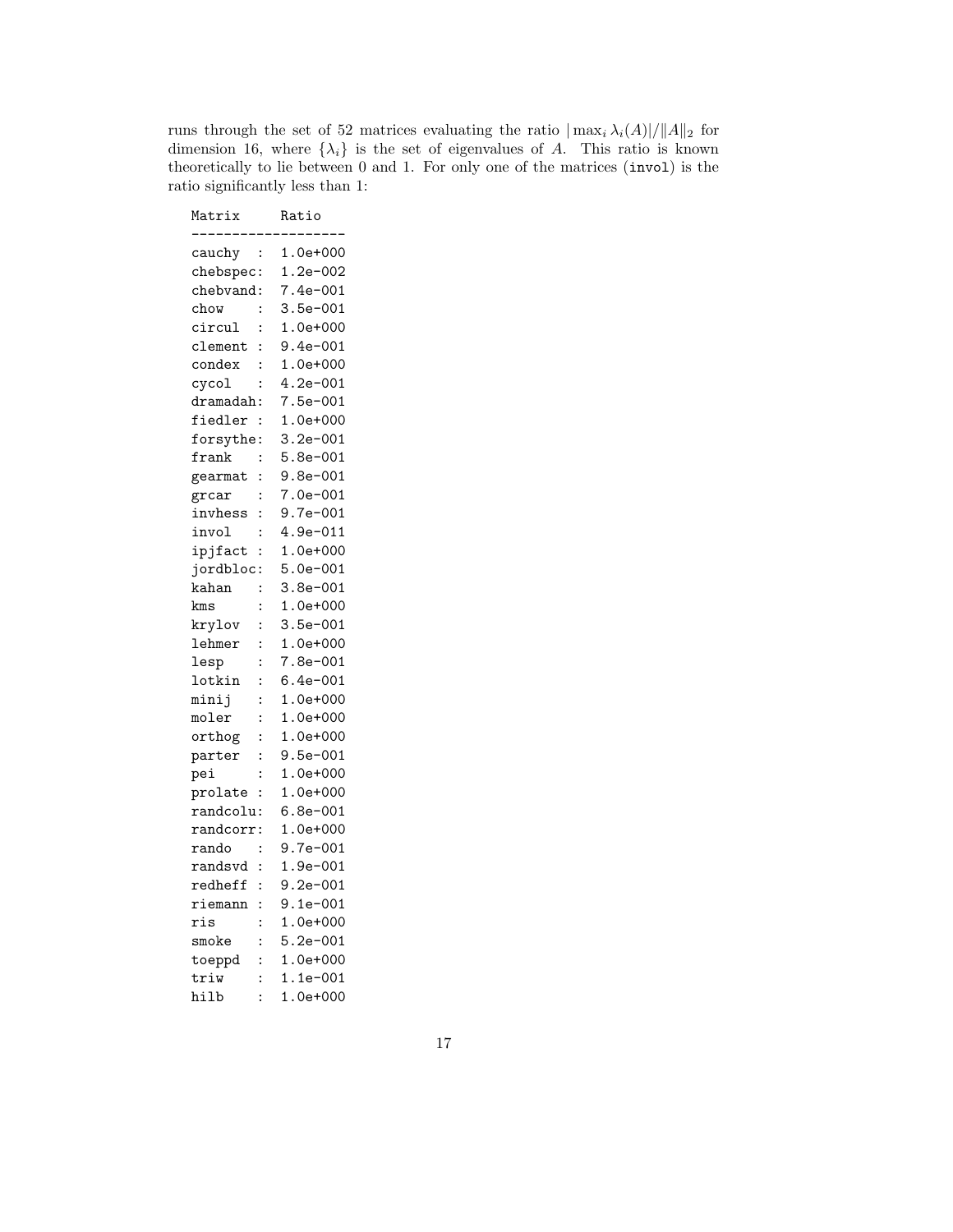| invhilb |                      | $1.0e + 000$ |
|---------|----------------------|--------------|
| magic   | ÷                    | $1.0e + 000$ |
| pascal  | ٠                    | $1.0e + 000$ |
| rand    |                      | $9.7e - 001$ |
| randn   | $\ddot{\cdot}$       | $5.5e - 001$ |
| augment | $\ddot{\phantom{a}}$ | $1.0e + 000$ |
| gfpp    | $\ddot{\cdot}$       | $5.0e - 001$ |
| magic   | ٠                    | $1.0e + 000$ |
| makejcf |                      | 8.6e-002     |
| rschur  |                      | $9.2e - 001$ |
| vand    |                      | $2.6e - 001$ |